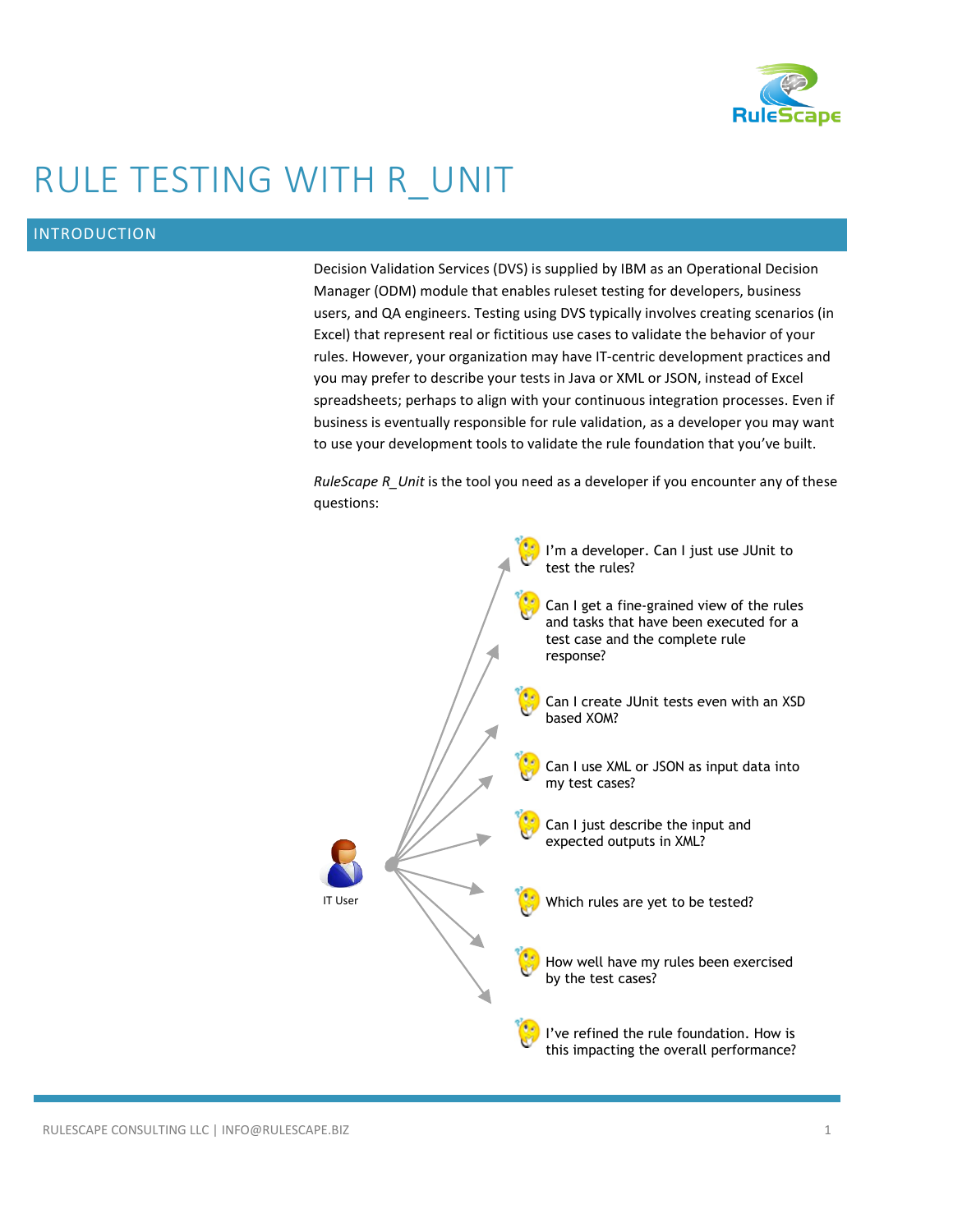

### RULESCAPE R\_UNIT

*RuleScape R\_Unit* is a JUnit-based framework that allows you to easily create test cases in Java, XML or JSON. In addition, it generates detailed logs and reports that contain insightful execution details that help you devise better test cases, identify areas which need more testing, and determine the performance impact of any tuning you've performed.

R\_Unit is packaged as an Eclipse plug-in Test Accelerator which generates the Java projects for you to execute the framework.



When test cases are executed with R\_Unit, it automatically generates a **Coverage Report** which provides rich details relating to how well your tests cover your rules. This helps you to decide which rules now need to be your focus of testing. Besides the coverage report, R\_Unit can be configured to log the inputs, outputs, rule traces and exception stack traces for your test run. These can serve as a baseline for future regression tests.

R\_Unit recognizes that there are situations where some of the rules may not be in scope for testing purposes; for instance, rules that will only become effective next year. As part of its configuration, R\_Unit allows you to identify out-of-scope rules that you want to ignore for test coverage reporting. R\_Unit brings this into consideration when calculating the *effective* coverage.

R\_Unit makes it very easy for you to start testing any ruleset you've developed. The straight-forward steps to using R\_Unit tool are: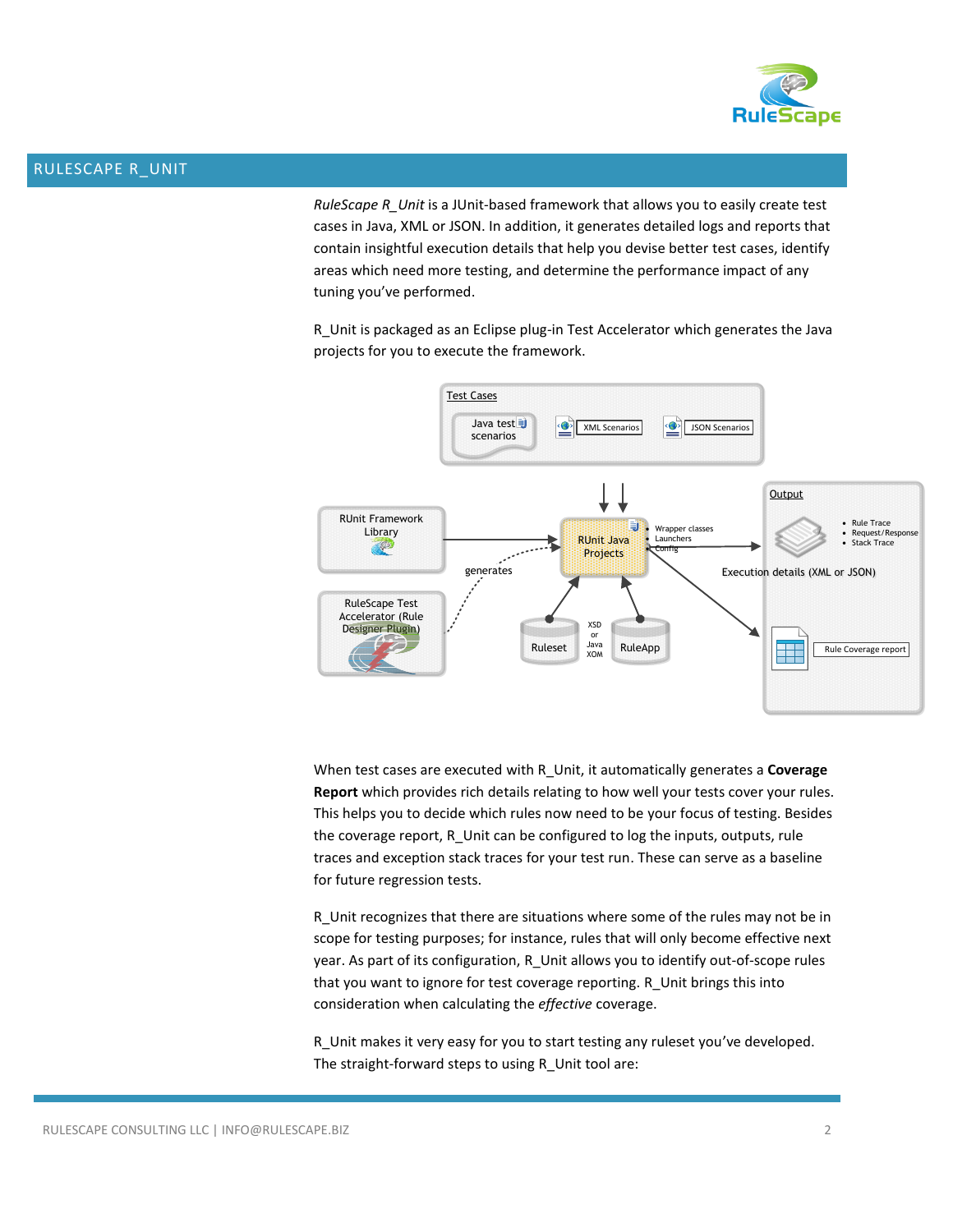

- 1. Generate pre-configured R\_Unit projects using **Test Accelerator Plug-in.**
- 2. Add additional configuration parameters if necessary.
- 3. Tweak the generated sample test cases by creating meaningful test cases in Java, XML or JSON. Specify the expected results in XML or through JUnit Assert statements.
- 4. Execute the tool using one of the provided launchers and gain insights through the **Excel Coverage Report** and other execution logs.

#### TEST ACCELERATOR PLUG-IN

Test Accelerator, an Eclipse plug-in that extends ODM Rule Designer, provides a simple wizard that generates preconfigured R\_Unit projects based on the rule project or decision operation you've selected to test.

| <b>O</b> New<br>ß<br>Select a wizard                                                                                                                                                                                                                                                                                                                                                        | п<br>$\times$<br>$\sim$ | $\Box$<br>RuleScape Test Accelerator Wizard<br>$\times$<br>RuleScape Test Accelerator Wizard<br>Enter information to generate R-Unit and DVSBatch projects.                                                                                                                                                                                                                                         |
|---------------------------------------------------------------------------------------------------------------------------------------------------------------------------------------------------------------------------------------------------------------------------------------------------------------------------------------------------------------------------------------------|-------------------------|-----------------------------------------------------------------------------------------------------------------------------------------------------------------------------------------------------------------------------------------------------------------------------------------------------------------------------------------------------------------------------------------------------|
| <b>Wizards:</b><br>type filter text<br>> & Java<br>> <b>Cab</b> Java EE<br>Java Emitter Templates<br><b>B</b> JavaScript<br>$\mathcal{P}$<br>Plug-in Development<br>Rule Designer<br>$\mathcal{P}$<br>RuleScape Accelerators<br><b>RuleScape Test Accelerator</b><br>$\angle$ $\triangle$ Server<br>SQL Development<br>> <b>B</b> User Assistance<br>$\rightarrow$ $\rightleftharpoons$ Web |                         | RuleScape Test Accelerator creates RUnit and DVSBatch projects to enable developer rule testing.<br><b>Loan Validation Service</b><br><b>Rule Project to test:</b><br>$\sim$<br>loan validation with score and grade<br><b>Decision Operation to test:</b><br>loan validation production<br>loan validation with score and grade<br><b>Generate R-Unit Projects</b><br>Generate DVSBatch Projects ⊠ |
| ?<br>$<$ Back<br>Finish<br>Next                                                                                                                                                                                                                                                                                                                                                             | Cancel                  | $\circledR$<br>Finish<br>$<$ Back<br>Next ><br>Cancel                                                                                                                                                                                                                                                                                                                                               |

The Test Accelerator generates all the scaffolding necessary for you to execute R\_Unit, which includes framework libraries, preconfigured Java projects (with samples on how to invoke R\_Unit API) and launchers to execute your R\_Unit test cases.

## R\_UNIT PROJECT CONFIGURATION AND EXECUTION

The Test Accelerator generates pre-configured R\_Unit projects. You can easily reconfigure test execution using the supplied configuration file. Common configuration changes include:

- $\triangleright$  Logo to be used in reports
- $\triangleright$  Identification of out-of-scope rules. These are rules that are present in the ruleset, but are not in scope for current testing and should be excluded for coverage purposes.
- $\triangleright$  Location of folders for Regression data tests, Triage data tests and reports.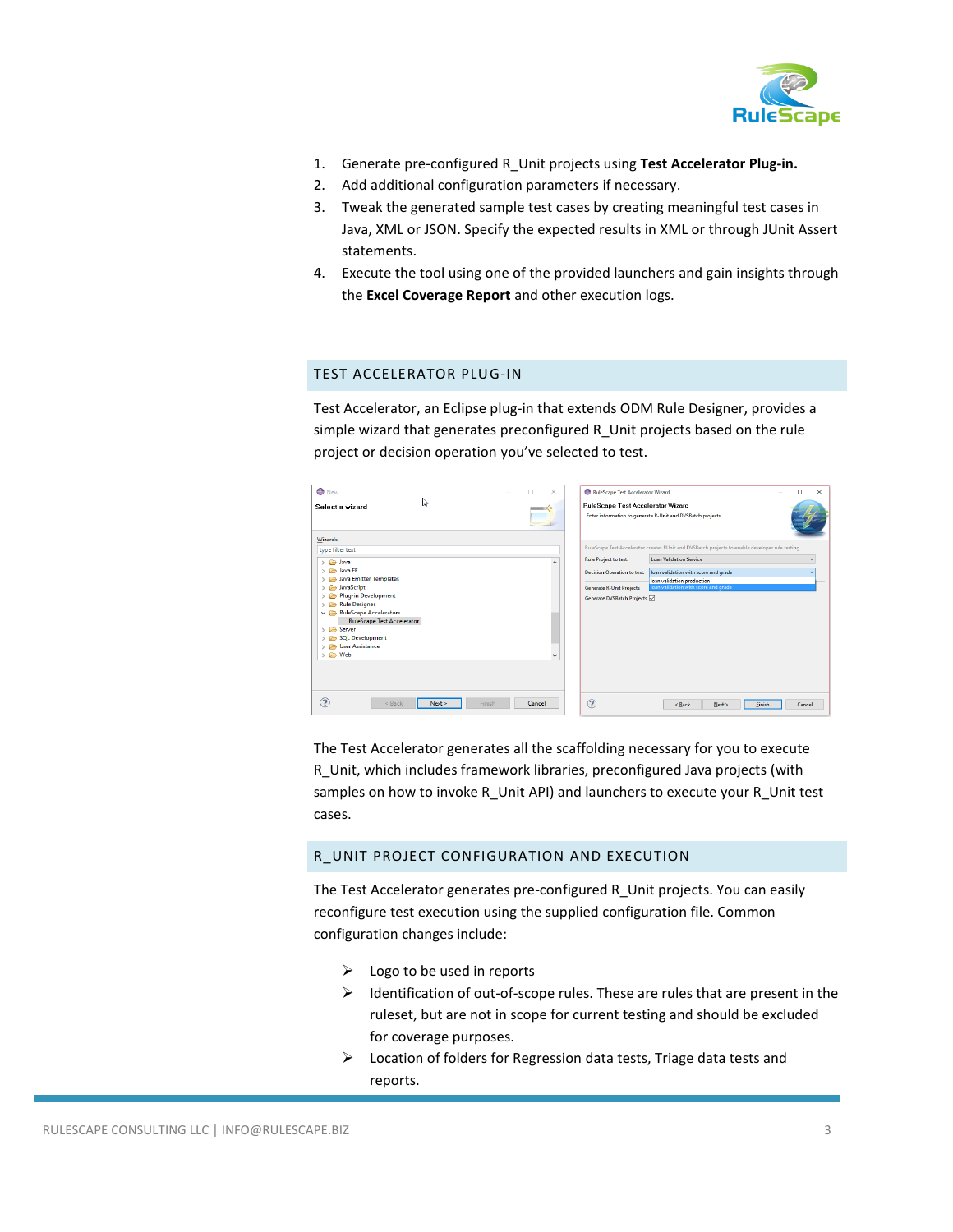

Several launchers, for different test scopes, are provided in the R\_Unit project. Once R\_Unit has been configured and the test cases defined, execution of the tests is simply a matter of running these launchers. The test execution generates log files and a coverage report in the *reports* folder.

## R\_UNIT API

R\_Unit framework provides a simple API that hides all the complexity of creating rule engines, loading the ruleset or RuleApp, executing rules, and gathering detailed traces. It also provides API to help construct rule requests from XML and JSON, and compare with expected results in XML.

The API makes it easy to create test cases that execute rules. A sample, with highlighted R Unit API calls in yellow and generated wrapper elements in gray is shown below:

```
public void testScenario1Json() {
  // create request from json
  Borrower borrower1 = TestHelper.buildObject("input_borrower1.json",
Borrower.class, jsonReadXstream);
 LoanRequest loan1 = TestHelper.buildObject ("input loan1.json",
LoanRequest.class, jsonReadXstream);
  // execute rules
  LoanValidationServiceRuleExecutionResult ruleResp = executeRuleset(borrower1, 
loan1);
  Report reportValue = ruleResp.getReport();
  Integer scoreValue = ruleResp.getScore();
  String gradeValue = ruleResp.getGrade();
  // run tests
  assertNotNull(reportValue);
 assertNotNull(scoreValue);
  assertNotNull(gradeValue);
  assertTrue(hasRuleFired("eligibility.checkIncome"));
  assertFalse(reportValue.isApproved());
 }
```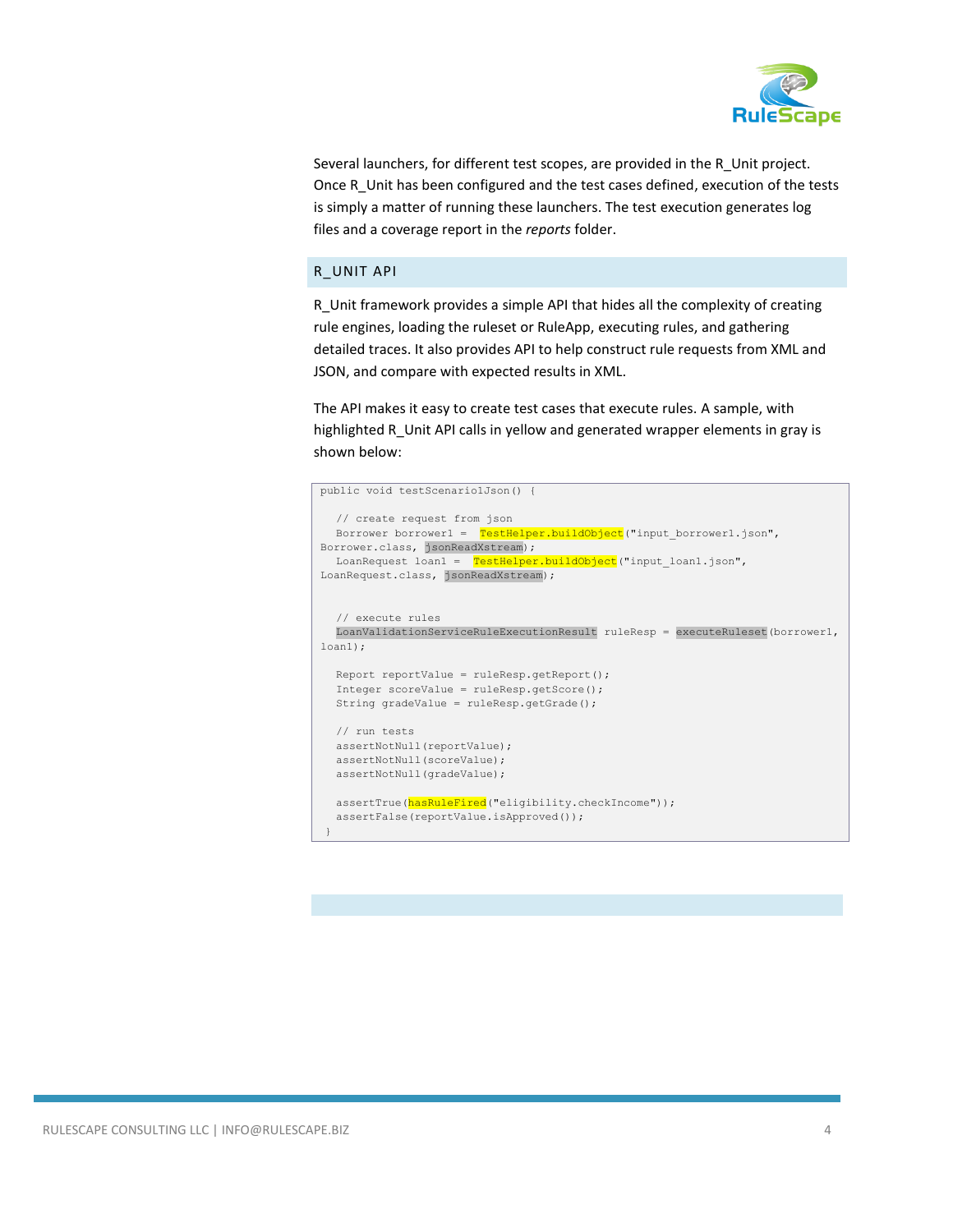

## R\_UNIT REGRESSION TESTS

You can define entire scenarios, including the expected results, in XML format. Each of the ruleset parameters, both input and output, is defined in a separate XML file. These can be placed the regression test data folder and executed automatically by the framework.

- ↓ + B testdata.regressionTest.incomeTests
	- $\vee \triangleright$  fail income
		- x borrower.in.xml
		- X grade.out.xml
		- X loan.in.xml
		- X report.out.xml
		- X score.out.xml
	- $\vee \triangleright$  high income
		- x borrower.in.xml
		- X grade.out.xml
		- X loan.in.xml
		- X report.out.xml
		- X score.out.xml
	- $\triangleright \triangleright$  low income
	- $\geq$   $\geq$  partial income

## COVERAGE REPORT

R\_Unit generates an Excel Coverage Report that provides you with deep insights relating to the test execution. This report has four worksheets:

- 1. Execution Summary
- 2. Tested Rules
- 3. Untested Rules
- 4. Rule Package Statistics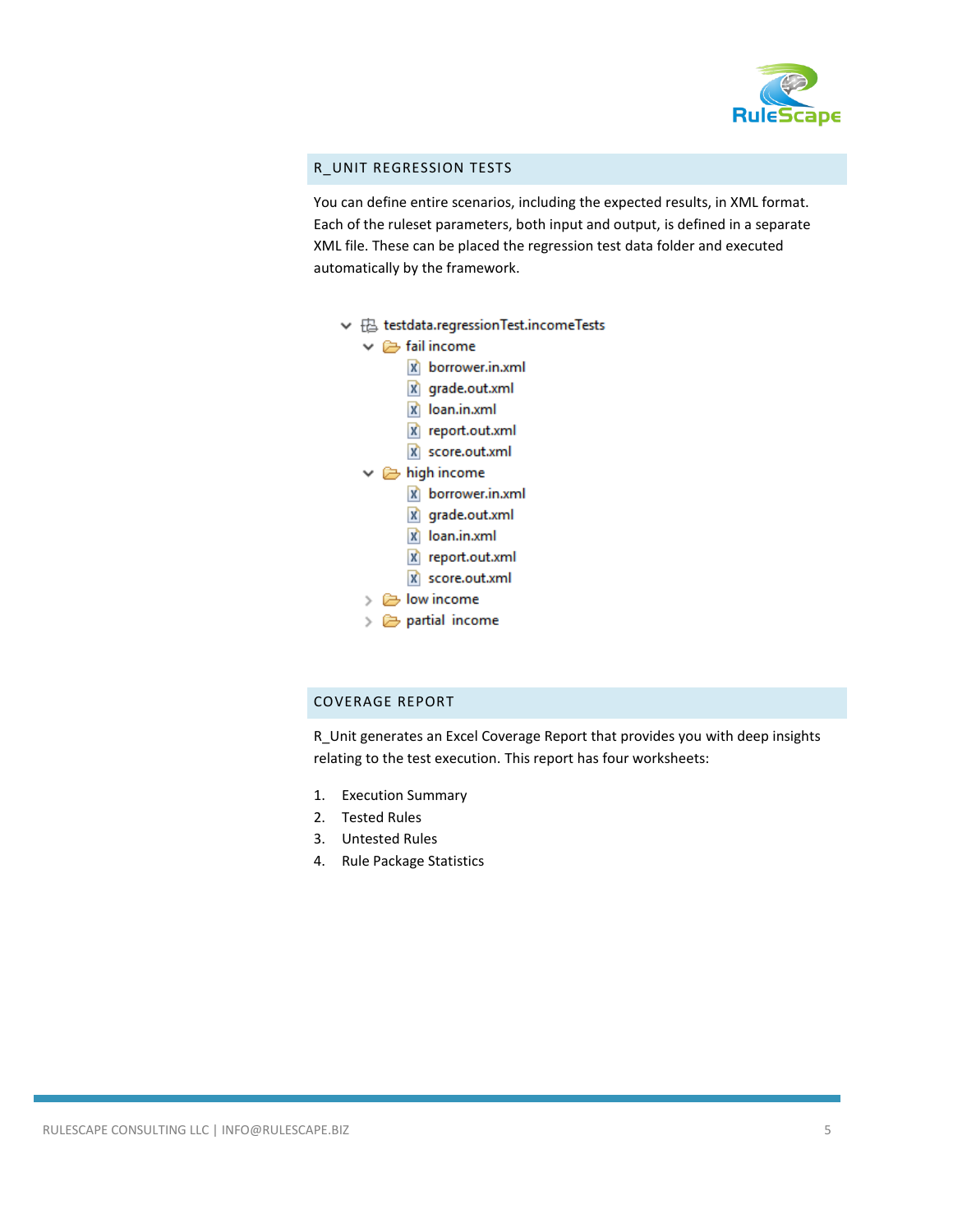

### EXECUTION SUMMARY

The Execution Summary report tells you at a glance how well your tests ran. You can gauge the validity of your ruleset through the test success rate, and gauge performance through the Rule Engine Performance Summary. In addition, the Rule Coverage Summary gives you a snapshot of how many rules were not tested.

|                                                 | RuleScape<br>CONSULTING                |                                          |                    |  |  |
|-------------------------------------------------|----------------------------------------|------------------------------------------|--------------------|--|--|
| <b>TEST COVERAGE REPORT</b>                     |                                        |                                          |                    |  |  |
| <b>Test Execution Statistics</b>                |                                        |                                          |                    |  |  |
| <b>Report creation date:</b>                    |                                        |                                          | 10/9/2015 13:52    |  |  |
| <b>Test execution started on:</b>               | Fri Oct 09 13:52:44 EDT 2015           |                                          |                    |  |  |
| Test execution ended on:                        | Fri Oct 09 13:52:45 EDT 2015           |                                          |                    |  |  |
| Test execution duration (secs):                 |                                        |                                          | 1.27               |  |  |
| <b>Tested ruleset:</b>                          |                                        | loan_validation_with_score_and_grade.jar |                    |  |  |
| Ruleset generated on:                           | Fri Oct 09 11:20:33 EDT 2015           |                                          |                    |  |  |
| Number of test files processed:                 |                                        |                                          | 3                  |  |  |
| <b>Number of test scenarios:</b>                |                                        |                                          | 6                  |  |  |
| <b>Number of failed scenarios:</b>              |                                        |                                          | $\overline{c}$     |  |  |
| Test success rate (%):                          |                                        |                                          | 66.67%             |  |  |
|                                                 | <b>Rule Coverage Summary</b>           |                                          |                    |  |  |
| <b>Total number of rules:</b>                   |                                        |                                          | 74                 |  |  |
| lumber of 'real' rules (without ignored rules): |                                        |                                          | 74                 |  |  |
| Number of rules tested:                         |                                        |                                          | 17                 |  |  |
| Number of rules not tested:                     |                                        |                                          | 57                 |  |  |
| Coverage (%):                                   |                                        |                                          | 22.97%             |  |  |
| Number of out-of-scope rules:                   |                                        |                                          | 0                  |  |  |
| Effective coverage (%):                         |                                        |                                          | 22.97%             |  |  |
|                                                 | <b>Rule Engine Performance Summary</b> |                                          |                    |  |  |
| <b>Number of rule engine invocations:</b>       |                                        |                                          | 6                  |  |  |
| <b>Minimum execution time (ms):</b>             |                                        |                                          | 3.0                |  |  |
| <b>Maximum execution time (ms):</b>             |                                        |                                          | 15.0               |  |  |
| Average execution time (ms):                    |                                        |                                          | 5.17               |  |  |
| <b>Standard deviation:</b>                      |                                        |                                          | 4.69               |  |  |
| Average after excluding extremes (ms):          |                                        |                                          | 3.25               |  |  |
| erage after excluding 1–SIGMA outliers (ms):    |                                        |                                          | 3.2                |  |  |
| <b>Execution Summary</b>                        | <b>Tested Rules</b>                    | <b>Untested Rules</b>                    | Rule Package Stats |  |  |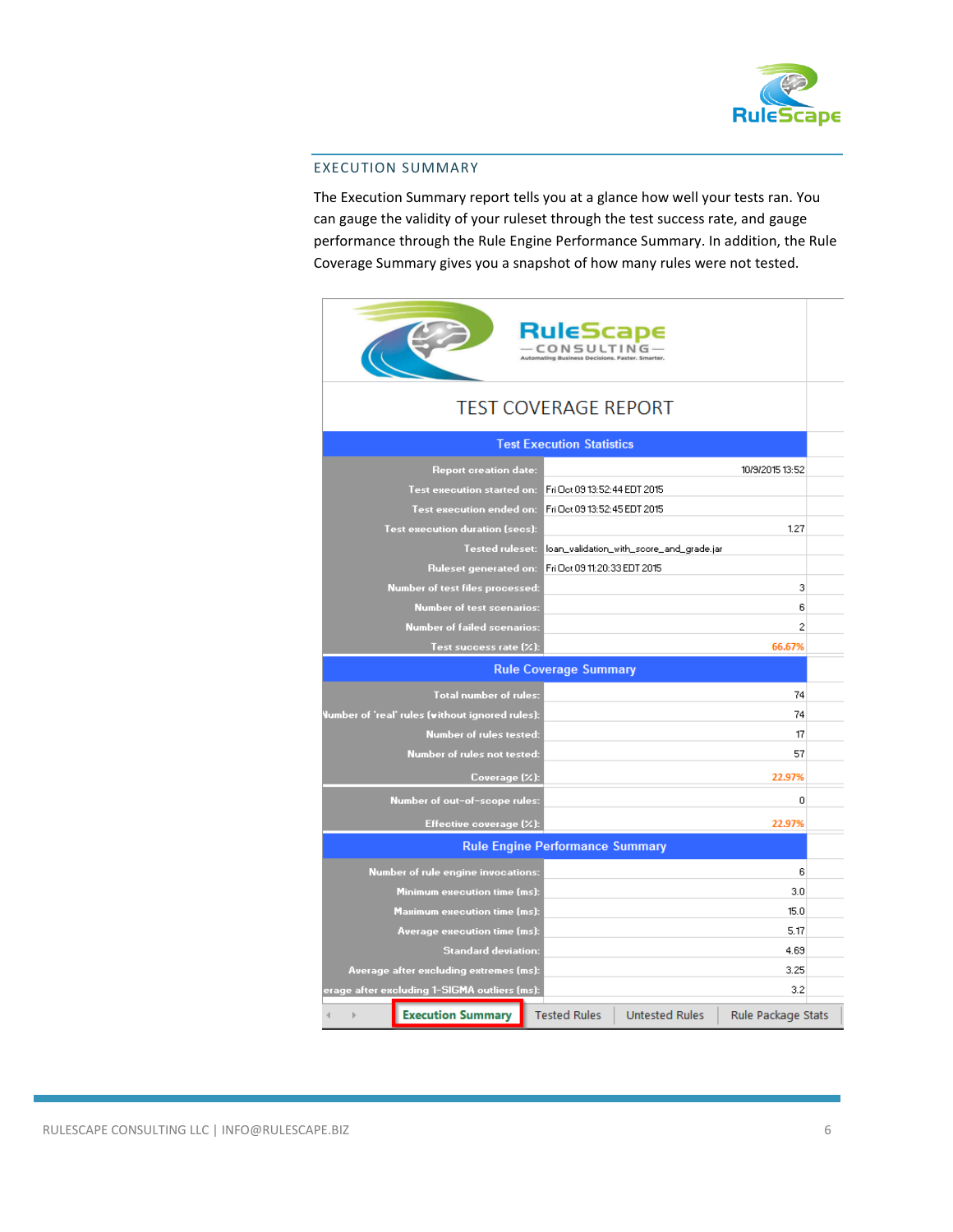

#### TESTED RULES

The Tested Rules worksheet depicts how well a rule has been tested and provides details on which scenarios tested each of the rules. This information is valuable in determining which test conditions a particular rule has been tested under. This information can guide you in devising more significant tests for a rule.

| Rule #         | <b>Rule Name</b>             |             | <b>Rule Package Total Executions</b> | <b>Executed in Scenarios</b>                                                          |
|----------------|------------------------------|-------------|--------------------------------------|---------------------------------------------------------------------------------------|
| 1              | <b>initialCorporateScore</b> | computation | 6                                    | demo.ruletests.RegressionTestSuite.LoanValidationServiceRegressionDataTst.fail income |
|                |                              |             |                                      | demo.ruletests.RegressionTestSuite.LoanValidationServiceRegressionDataTst.high income |
|                |                              |             |                                      | demo.ruletests.RegressionTestSuite.LoanValidationServiceRegressionDataTst.low income  |
|                |                              |             |                                      | demo.ruletests.scenarios.LoanValidationServiceDataTest.testScenario1Json              |
|                |                              |             |                                      | demo.ruletests.scenarios.LoanValidationServiceDataTest.testScenario1XML               |
|                |                              |             |                                      | demo.ruletests.scenarios.LoanValidationServiceTest.testScenario1                      |
| $\overline{2}$ | neverBankruptcy              | computation | 6                                    | demo.ruletests.RegressionTestSuite.LoanValidationServiceRegressionDataTst.fail income |
|                |                              |             |                                      | demo.ruletests.RegressionTestSuite.LoanValidationServiceRegressionDataTst.high income |
|                |                              |             |                                      | demo.ruletests.RegressionTestSuite.LoanValidationServiceRegressionDataTst.low income  |
|                |                              |             |                                      | demo.ruletests.scenarios.LoanValidationServiceDataTest.testScenario1Json              |
|                |                              |             |                                      | demo.ruletests.scenarios.LoanValidationServiceDataTest.testScenario1XML               |
|                |                              |             |                                      | demo.ruletests.scenarios.LoanValidationServiceTest.testScenario1                      |
| R,             | rate 3                       | computation | 6                                    | demo.ruletests.RegressionTestSuite.LoanValidationServiceRegressionDataTst.fail income |
|                |                              |             |                                      | demo.ruletests.RegressionTestSuite.LoanValidationServiceRegressionDataTst.high income |
|                |                              |             |                                      | demo.ruletests.RegressionTestSuite.LoanValidationServiceRegressionDataTst.low income  |
|                |                              |             |                                      | demo.ruletests.scenarios.LoanValidationServiceDataTest.testScenario1Json              |
|                |                              |             |                                      | demo.ruletests.scenarios.LoanValidationServiceDataTest.testScenario1XML               |
|                |                              |             |                                      | demo.ruletests.scenarios.LoanValidationServiceTest.testScenario1                      |
| 4              | repayment                    | computation | 6                                    | demo.ruletests.RegressionTestSuite.LoanValidationServiceRegressionDataTst.fail income |
|                |                              |             |                                      | demo.ruletests.RegressionTestSuite.LoanValidationServiceRegressionDataTst.high income |
|                |                              |             |                                      | demo ruletests RegressionTestSuite LoanValidationServiceRegressionDataTst low income  |

### UNTESTED RULES

Untested Rules worksheet lists out rules that have not been tested by any of the scenarios in this test run. When your entire set of DVS scenarios is run as a regression test, this list reveals which rules are yet to be tested and serves as a guide for helping you determine the area of test focus.

| 1              | <b>UNTESTED RULES</b> |                     |                                                                                                                                                                                                                                |  |
|----------------|-----------------------|---------------------|--------------------------------------------------------------------------------------------------------------------------------------------------------------------------------------------------------------------------------|--|
| $\overline{2}$ | Rule $#$              |                     | <b>Rule Name</b> Rule Package                                                                                                                                                                                                  |  |
| 3              |                       | 1 bankruptcyScore 2 | computation                                                                                                                                                                                                                    |  |
| $\overline{a}$ |                       | 2 bankruptcyScore 3 | computation                                                                                                                                                                                                                    |  |
| 5              |                       | 3 salary2score 1    | computation                                                                                                                                                                                                                    |  |
| 6              |                       | 4 salary2score 2    | computation                                                                                                                                                                                                                    |  |
| 7              |                       | 5 salary2score 4    | computation                                                                                                                                                                                                                    |  |
|                |                       | Claster Oceans C    | and the contract of the first state of the contract of the contract of the contract of the contract of the contract of the contract of the contract of the contract of the contract of the contract of the contract of the con |  |

## RULE PACKAGE STATS

The Rules Package Stats worksheet displays test coverage details at the rule package level. For each rule package, the calculated effective coverage rate is helpful in determining which package needs attention from testers.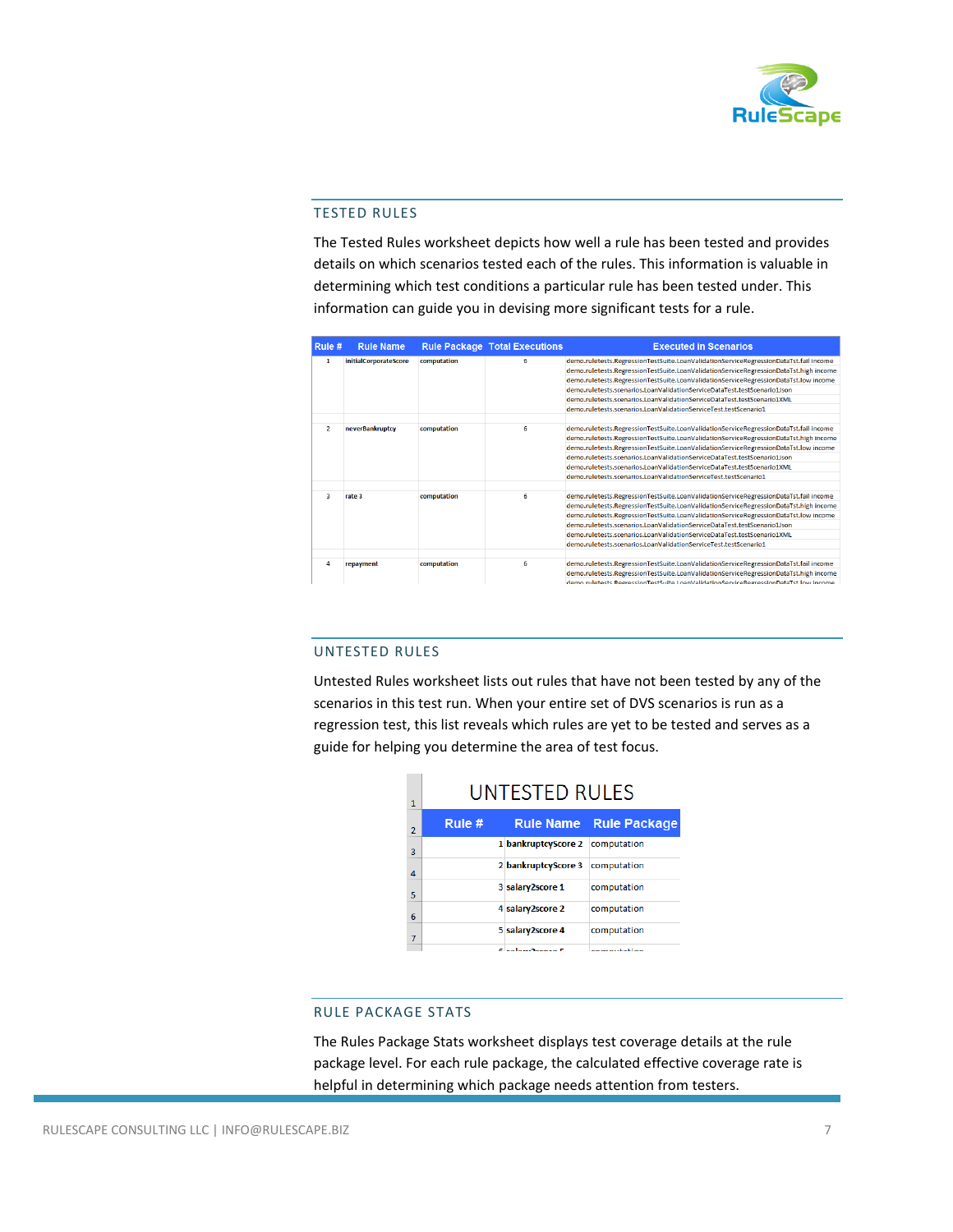

|              |              |    | Rule Package Rules Tested Total Rules Rules Out of Scope Test Coverage Effective Coverage |                   |                   |
|--------------|--------------|----|-------------------------------------------------------------------------------------------|-------------------|-------------------|
| <b>ROOT:</b> | 17           | 74 |                                                                                           | 22.97%            | 22.97%            |
| computation: | 6            | 39 |                                                                                           | 15.38%            | 15.38%            |
| eligibility: |              | 15 |                                                                                           | 20.00%            | 20.00%            |
| insurance:   |              | 14 |                                                                                           | 21.43%            | 21.43%            |
| validation:  |              |    |                                                                                           | 83.33%            | 83.33%            |
| borrower:    |              |    |                                                                                           | 100.00%           | 100.00%           |
| loan:        | $\mathbf{r}$ |    |                                                                                           | n nn <sub>%</sub> | n nn <sub>%</sub> |

# EXECUTION LOGS

R\_Unit generates text files containing the rule trace and execution details for any failed test case, but can be configured to do so for all test cases.

The execution details of each scenario is placed in a separate, easily identifiable text file. It not only contains the test results identifying any discrepancies between expected and actual outcomes, but also logs the request data and the entire observed response in a human-readable format.

| demo.ruletests.RegressionTestSuite.LoanValidationServiceRegressionDataTst.fail income - FAILED - DETAILS.txt $\%$              |  |
|--------------------------------------------------------------------------------------------------------------------------------|--|
| TEST RESULTS                                                                                                                   |  |
| --------------<br>Status: FAILED                                                                                               |  |
| Duration (in secs): 0.038                                                                                                      |  |
| 2 differences detected                                                                                                         |  |
| text value at /loan. Report [1]/messages [1]/string [2]/text () [1] :                                                          |  |
| EXPECTED VALUE=Congratulations! Your loan has NOT been approved , OBSERVED VALUE= Congratulations! Your loan has been approved |  |
| text value at /loan. Report [1] / yearly Interest Rate [1] / text () [1] :                                                     |  |
| EXPECTED VALUE=0.065, OBSERVED VALUE= 0.055                                                                                    |  |
|                                                                                                                                |  |
| <b>OBSERVED RESPONSE</b>                                                                                                       |  |
|                                                                                                                                |  |
| **ilog.rules.firedRulesCount:                                                                                                  |  |
| $\langle$ int>15                                                                                                               |  |
| **report:                                                                                                                      |  |
| <loan.report></loan.report>                                                                                                    |  |
| <borrower></borrower>                                                                                                          |  |
| <firstname>Smith</firstname>                                                                                                   |  |
| <lastname>John</lastname>                                                                                                      |  |
|                                                                                                                                |  |
| <time>-628455600000</time>                                                                                                     |  |
| <timezone>America/New York</timezone>                                                                                          |  |
|                                                                                                                                |  |
| $<$ SSN $>$                                                                                                                    |  |
| <areanumber>123</areanumber>                                                                                                   |  |
| <groupcode>12</groupcode>                                                                                                      |  |
| <serialnumber>1234</serialnumber>                                                                                              |  |
| <outer-class reference="/"></outer-class>                                                                                      |  |
| $SSN>$                                                                                                                         |  |
| <yearlyincome>200000</yearlyincome>                                                                                            |  |
| <zipcode>12345</zipcode>                                                                                                       |  |
| <creditscore>200</creditscore>                                                                                                 |  |
|                                                                                                                                |  |
| $1can>$                                                                                                                        |  |
| <numberofmonthlypayments>48</numberofmonthlypayments>                                                                          |  |
| <startdate>2015-09-05 13:11:26.763 EDT</startdate>                                                                             |  |
| <amount>100000</amount>                                                                                                        |  |
| <loantovalue>1.2</loantovalue>                                                                                                 |  |
| $\langle$ /loan>                                                                                                               |  |
| <validdata>true</validdata>                                                                                                    |  |
| <insurancerequired>true</insurancerequired>                                                                                    |  |
| <insurancerate>0.02</insurancerate>                                                                                            |  |
| <approved>true</approved>                                                                                                      |  |
| $messages$                                                                                                                     |  |
| <string>Average risk loan</string>                                                                                             |  |
| <string>Congratulations! Your loan has been approved</string>                                                                  |  |
|                                                                                                                                |  |
|                                                                                                                                |  |
| $\langle$ /messages><br><yearlyinterestrate>0.055</yearlyinterestrate>                                                         |  |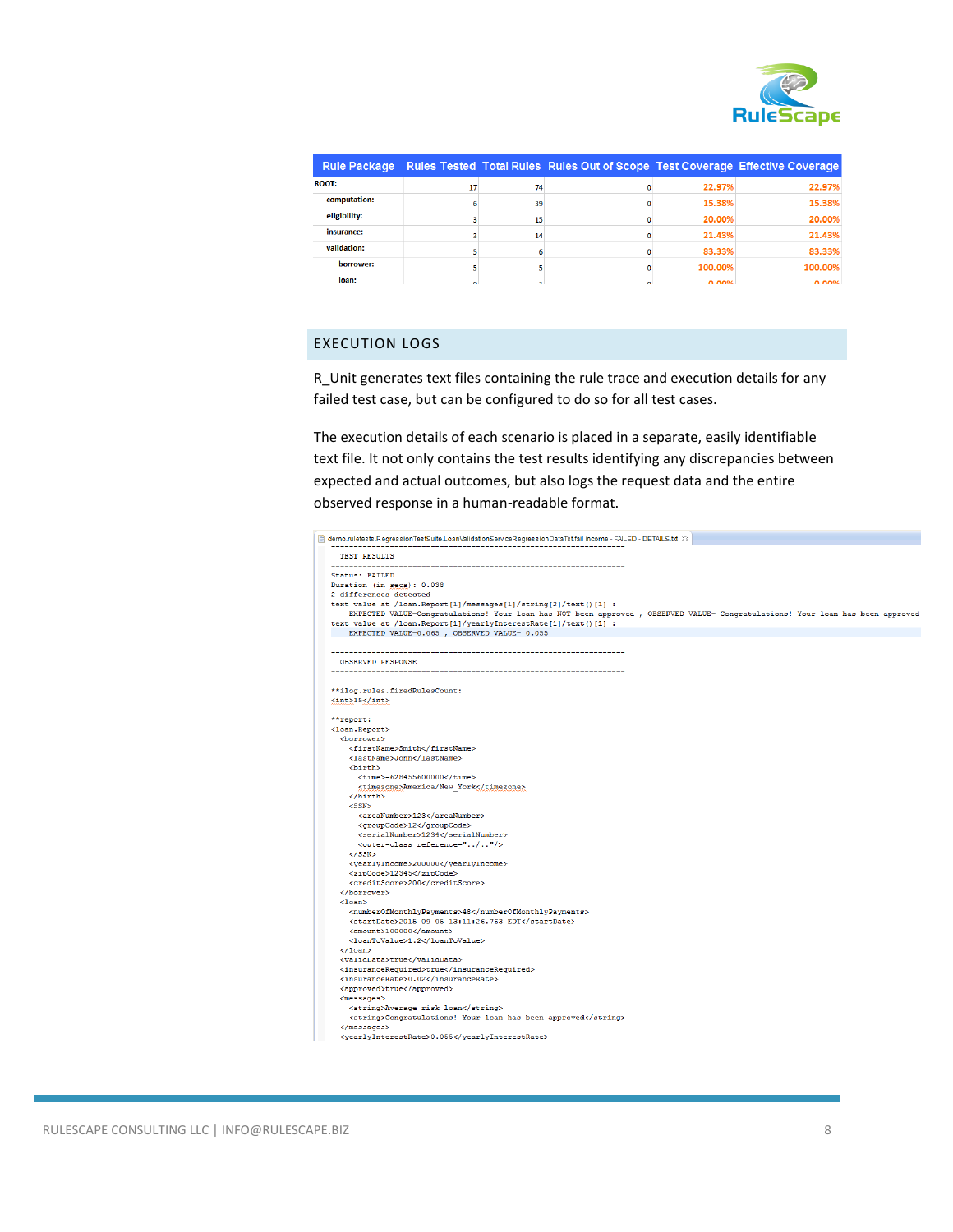

Rule trace lists all the rule tasks and rules invoked during execution of the test case. This information is valuable as a debugging tool. In addition, it provides a baseline to compare and identify which rule is failing to run for the same test scenario on a future date.

demo.ruletests.RegressionTestSuite.LoanValidationServiceRegressionDataTst.fail income - RULETRACE.txt -->loanvalidation -->loanvalidation>initResult -->loanvalidation>validation validation.borrower.checkSSNdigits validation.borrower.checkZipcode validation.borrower.checkAge validation.borrower.checkSSNareanumber validation.borrower.checkName -->loanvalidation>computation computation.initialCorporateScore computation.neverBankruptcy computation.salary2score\_7 computation.rate 3 computation.repayment -->loanvalidation>eligibility  $\texttt{eligibility.grade\_5}$ eligibility.approval -->loanvalidation>insurance insurance.unvalidated\_action\_rule insurance.insurance\_9 insurance.defaultInsurance